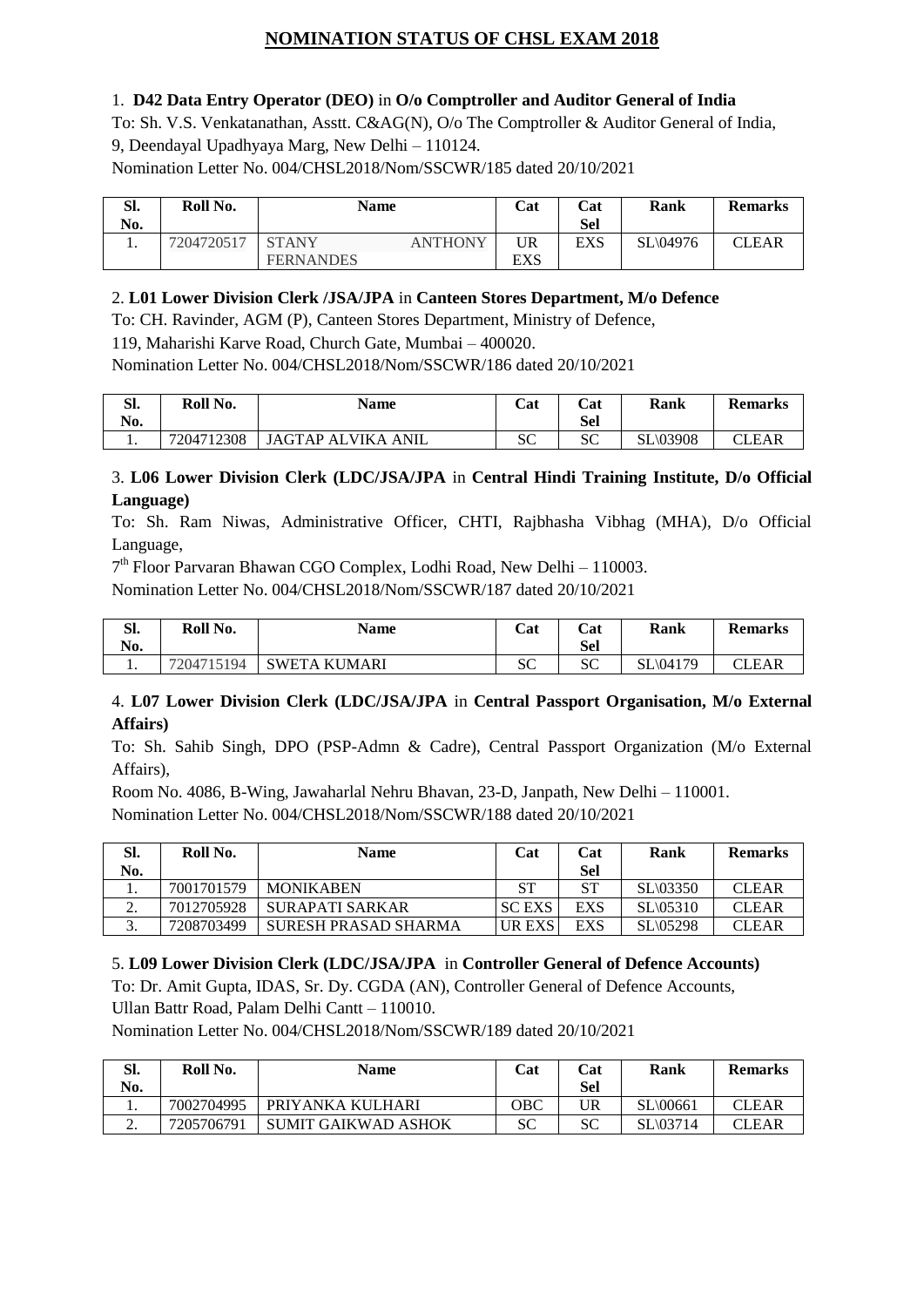## 6. **L10 Lower Division Clerk (LDC/JSA/JPA** in **D/o Promotion of Industrial Policy and Internal Trade, M/o Commerce and Industry)**

To: Sh. Shambhu Datt Sati, Under Secretary (Estt.-II Section), D/o Promotion of Industry Policy & Internal Trade (M/o Commerce & Industry),

Udyog Bhawan, New Delhi – 110011.

Nomination Letter No. 004/CHSL2018/Nom/SSCWR/190 dated 20/10/2021

| SI. | Roll No.   | <b>Name</b>               |                 | Cat            | Cat        | Rank                 | <b>Remarks</b> |
|-----|------------|---------------------------|-----------------|----------------|------------|----------------------|----------------|
| No. |            |                           |                 |                | Sel        |                      |                |
|     | 7006712082 | <b>MANISH KUMAR SINGH</b> |                 | UR EXS         | <b>EXS</b> | $SL \setminus 05386$ | <b>CLEAR</b>   |
| ٠.  | 7204724361 | VIKASH KUMAR              |                 | <b>OBC EXS</b> | EXS        | $SL \setminus 05262$ | <b>CLEAR</b>   |
|     | 7205730787 | <b>AHIRWAR</b>            | <b>SIDDHANT</b> | SC.            | SC         | <b>SL\03900</b>      | <b>CLEAR</b>   |
|     |            | <b>SITARAM</b>            |                 |                |            |                      |                |

## 7. **L11 Lower Division Clerk (LDC/JSA/JPA** in **D/o Commerce, M/o Commerce and Industry)**

To: Sh. Mukesh Kumar, Under Secretary, D/o Commerce (M/o Commerce & Industry),

Room No. 20-C, Udyog Bhawan, New Delhi – 110011.

Nomination Letter No. 004/CHSL2018/Nom/SSCWR/191 dated 20/10/2021

| Sl.<br>No. | Roll No.   | <b>Name</b>           | Cat | Cat<br>Sel | Rank     | <b>Remarks</b> |
|------------|------------|-----------------------|-----|------------|----------|----------------|
|            | 7208725062 | ADITYA NARAYAN MISHRA | UR  | UR         | SL\01193 | CLEAR          |

## 8. **L14 Lower Division Clerk (LDC/JSA/JPA** in **Directorate General of Shipping, M/o Shipping)**

To: Sh. Mahesh Yadav, ADG of Shipping, Dte General of Shipping, M/o Shipping,

9<sup>th</sup> Floor, Bete Building, I-Think Techno Campus, Kanjur Village Road, Kanjurmarg (East), Mumbai  $-400042.$ 

Nomination Letter No. 004/CHSL2018/Nom/SSCWR/192 dated 20/10/2021

| SI.      | Roll No.   | <b>Name</b>                         | Cat | Cat | Rank                 | <b>Remarks</b> |
|----------|------------|-------------------------------------|-----|-----|----------------------|----------------|
| No.      |            |                                     |     | Sel |                      |                |
|          | 7204713934 | <b>BHATKAR CHETAN NAVIN</b>         | SС  | SС  | $SL \setminus 04060$ | <b>CLEAR</b>   |
| <u>.</u> | 7204723881 | <b>TRIMBAK</b><br><b>SHASHIKANT</b> | OBC | OBC | $SL \setminus 02063$ | <b>CLEAR</b>   |
|          |            | <b>AVHAD</b>                        |     |     |                      |                |

## 9. **L17 Lower Division Clerk (LDC/JSA/JPA** in **IHQ MoD (Navy)/DTE of Civilian Manpower Planning and Recruitment Integrated Headquarter (DCMPR))**

To: Sh. Sanjay Kumar, Capt. (TS) (CMPR), IHQ MOD (Navy)/DTE of Civilian Manpower Planning and Recruitment Integrated Headquarter (DCMPR)

Talkatora Building Annexe,  $1<sup>st</sup>$  Floor, Room No. 107, New Delhi – 110011.

Nomination Letter No. 004/CHSL2018/Nom/SSCWR/193 dated 20/10/2021

| $\sim$<br>o.<br>No. | Roll No.   | <b>Name</b>          | Cat | Cat<br>Sel | Rank            | <b>Remarks</b> |
|---------------------|------------|----------------------|-----|------------|-----------------|----------------|
| . .                 | 7208717985 | <b>SHUBHAM KUMAR</b> | EWS | EWS        | <b>SL\03088</b> | CLEAR          |

### 10. **L19 Lower Division Clerk (LDC/JSA/JPA** in **Intelligence Bureau)**

To: Sh. Arvind Kumar Sharma, Section Officer, Intelligence Bureau,

35, SP Marg, Chanakyapuri, New Delhi – 110021.

Nomination Letter No. 004/CHSL2018/Nom/SSCWR/194 dated 20/10/2021

| Sl.<br>No. | Roll No.   | <b>Name</b>                          |                | Cat | Cat<br>Sel | Rank                 | <b>Remarks</b> |
|------------|------------|--------------------------------------|----------------|-----|------------|----------------------|----------------|
|            | 7001717566 | <b>CHAUHAN</b><br><b>GIRISHKUMAR</b> | <b>JAYDEEP</b> | OBC | ОВС        | $SL\backslash 01342$ | CLEAR          |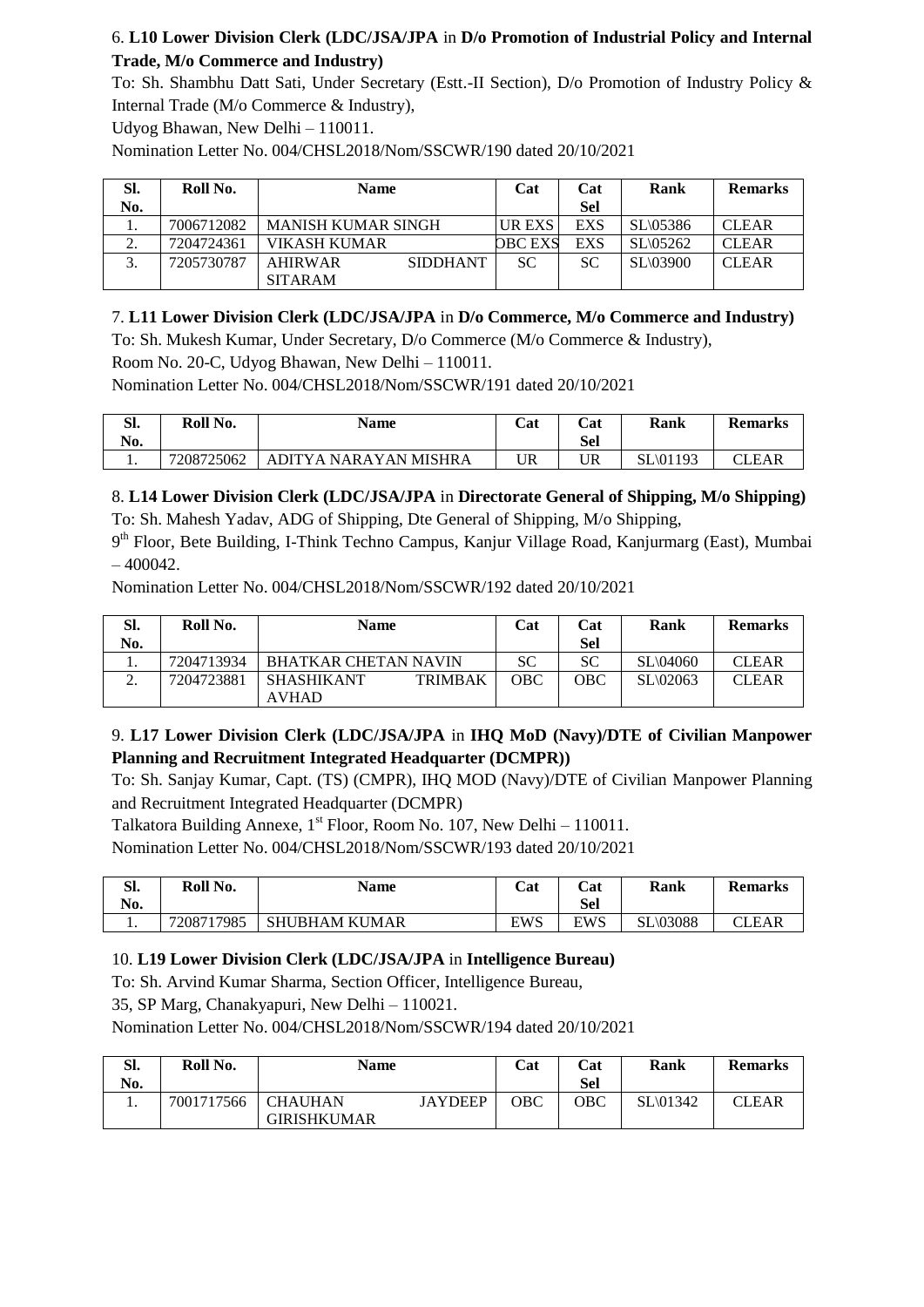### 11. **L23 Lower Division Clerk (LDC/JSA/JPA** in **M/o Environment, Forests, Climate Change)**

To: Sh. Jagdish Kumar, Under Secretary (FE), M/o Environment, Forests & Climate Change, 6 th Floor, Jalwaing Indra Pravan Bhawan, Ali Ganj Jor Bagh Road, New Delhi – 110003. Nomination Letter No. 004/CHSL2018/Nom/SSCWR/195 dated 20/10/2021

| SI. | Roll No.   | <b>Name</b>                          | Cat | Cat | Rank                 | <b>Remarks</b> |
|-----|------------|--------------------------------------|-----|-----|----------------------|----------------|
| No. |            |                                      |     | Sel |                      |                |
|     | 7007700904 | UPENDRA KUMAR                        | UR  | UR  | SL\01658             | <b>CLEAR</b>   |
| ۷.  | 7204708188 | <b>WATTAMWAR</b><br><b>RUSHIKESH</b> | UR  | UR  | $SL \setminus 01303$ | <b>CLEAR</b>   |
|     |            | <b>SUNILRAO</b>                      |     |     |                      |                |

### 12. **L29 Lower Division Clerk (LDC/JSA/JPA** in **M/o Statistics and Programme Implementation)**

To: Sh. Amresh Bahadur Pal, Deputy Director, M/o Statistics & Programme Implementation (SSS Division),

Room No. 528, Sardar Patel Bhawan, Sansad Marg, New Delhi – 110001.

Nomination Letter No. 004/CHSL2018/Nom/SSCWR/196 dated 20/10/2021

| CП<br>ы. | Roll No.   | <b>Name</b>         | Cat | Cat        | Rank     | <b>Remarks</b> |
|----------|------------|---------------------|-----|------------|----------|----------------|
| No.      |            |                     |     | <b>Sel</b> |          |                |
| . .      | 7208721438 | <b>RICHA SHARMA</b> | UR  | UR         | SL\02444 | CLEAR          |

### 13. **L30 Lower Division Clerk (LDC/JSA/JPA** in **M/o Textiles)**

To: Smt. Jayashree Sivakumar, Under Secretary (Estt.), M/o Textiles,

Room No. 336-A, Udyog Bhawan, New Delhi – 110011.

Nomination Letter No. 004/CHSL2018/Nom/SSCWR/197 dated 20/10/2021

| cч<br>ы.<br>No. | Roll No.   | Name                         | Cat | Cat<br>Sel | Rank                 | <b>Remarks</b> |
|-----------------|------------|------------------------------|-----|------------|----------------------|----------------|
| . .             | 7202710167 | <b>KUMAR</b><br><b>RAHUL</b> | OBC | OBC        | $SL \setminus 02330$ | CLEAR          |

### 14. **L32 (Lower Division Clerk/JSA/JPA** in **M/o Water Resources, River Development and Ganga Rejuvenation)**

To: Sh. Rajan Bhasin, Under Secretary (Coord), D/o Water Resources, River Development & Ganga Rejuvenation (M/o Jal Shakti),

Room No. 1, 'B' Wing, Ground Floor, Shram Shakti Bhawan, Rafi Marg, New Delhi – 110001. Nomination Letter No. 004/CHSL2018/Nom/SSCWR/198 dated 20/10/2021

| $\sim$<br>ы.<br>No. | Roll No.   | <b>Name</b>           | Cat         | Cat<br>Sel | Rank                 | <b>Remarks</b> |
|---------------------|------------|-----------------------|-------------|------------|----------------------|----------------|
| . .                 | 7204713118 | UCHENIYA PUNEET GOYAL | $\sim$<br>ື | SC         | $SL \setminus 04315$ | CLEAR          |

### 15. **L36 (Lower Division Clerk/JSA/JPA** in **O/o The Controller General of Communication Accounts, D/o Telecommunications, M/o Communications)**

To: Sh. Naresh Kumar Chauhan. Asstt. CGCA, O/o Controller Gneral of Communication Accounts (D/o Telecommunications), M/o Communications,

NICF Campus, Ghitorni, New Delhi – 110047.

Nomination Letter No. 004/CHSL2018/Nom/SSCWR/199 dated 20/10/2021

| $\alpha$<br>эı.<br>No. | Roll No.   | <b>Name</b>            | Cat | Cat<br>Sel | Rank                 | <b>Remarks</b> |
|------------------------|------------|------------------------|-----|------------|----------------------|----------------|
| ı.                     | 7001712250 | <b>HEMANG D PARMAR</b> | UR  | UR         | $SL \setminus 00757$ | 'LEAR          |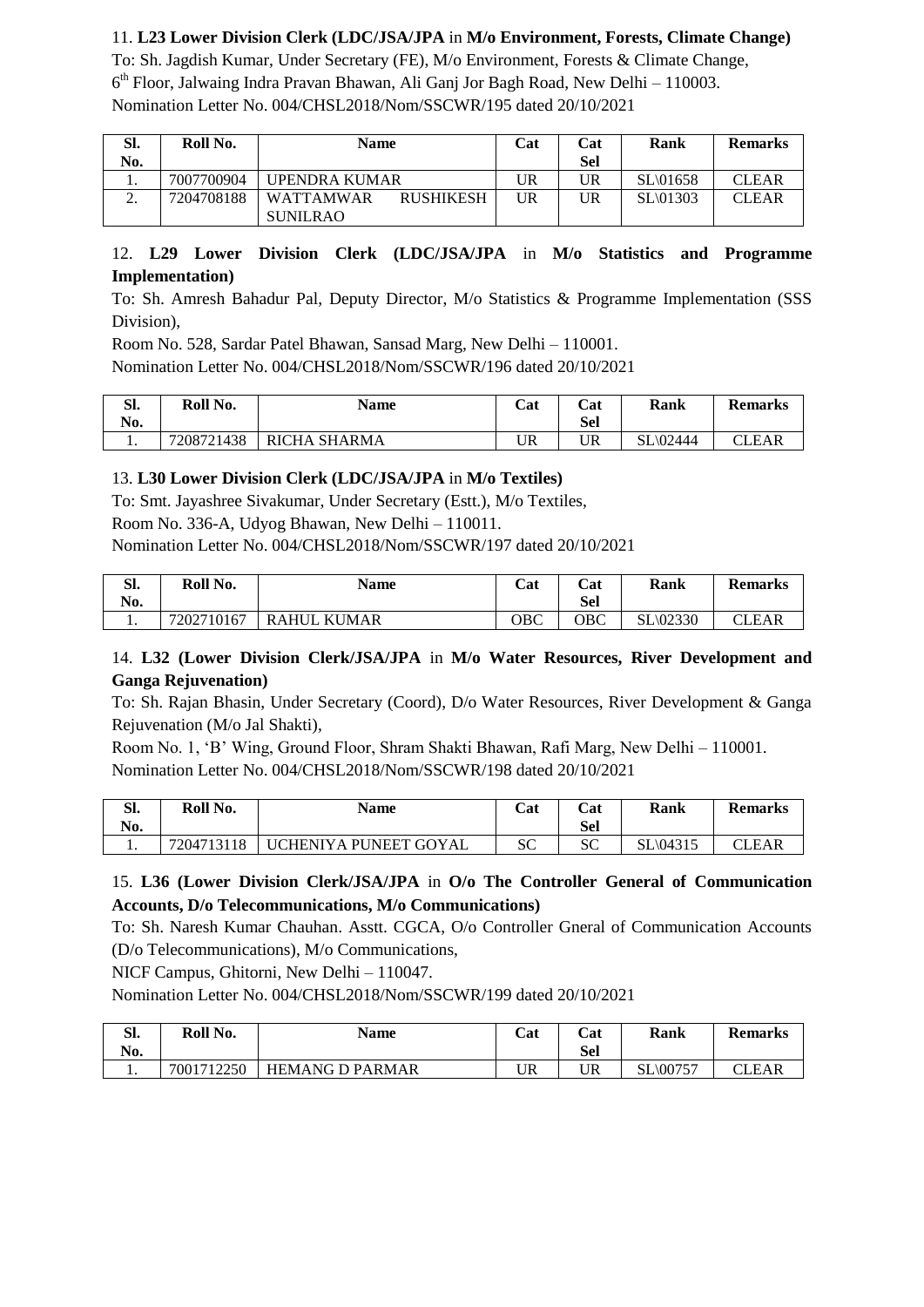## 16. **L37 (Lower Division Clerk/JSA/JPA** in **O/o The JS & CAO-AFHQ, M/o Defence)**

To: Sh. Jitendra Kumar, Dy. CAO (MPR), O/o The JS & CAO-AFHQ, M/o Defence Room No. 169, 'E' Block, Dara Shukoh Road, New Delhi – 110011. Nomination Letter No. 004/CHSL2018/Nom/SSCWR/200 dated 20/10/2021

| SI. | Roll No.   | <b>Name</b>                           | Cat           | Cat        | Rank                 | <b>Remarks</b> |
|-----|------------|---------------------------------------|---------------|------------|----------------------|----------------|
| No. |            |                                       |               | <b>Sel</b> |                      |                |
|     | 7007701316 | <b>SUSHEELKUMAR</b><br><b>VISHNOI</b> | UR            | UR         | $SL \setminus 00377$ | <b>CLEAR</b>   |
|     |            | <b>BHANWARLAL</b>                     |               |            |                      |                |
| 2.  | 7012700476 | <b>GIRISH CHANDRA PANDEY</b>          | <b>UR EXS</b> | <b>EXS</b> | SL\05293             | <b>CLEAR</b>   |
| ◠   | 7012704923 | PAWAN KUMAR SOMANI                    | UR            | UR         | <b>SL\00307</b>      | <b>CLEAR</b>   |
|     | 7205713110 | ASHISH KUMAR MEENA                    | <b>ST</b>     | <b>ST</b>  | $SL \setminus 03626$ | <b>CLEAR</b>   |

#### 17. **L39 (Lower Division Clerk/JSA/JPA** in **Registrar General of India)**

To: Sh. Ranendra Singh Negi, Dy. Secretary, O/o Registrar General of India,

Ad-II Section, Sewa Bhawan, R K Puram, New Delhi – 110066.

Nomination Letter No. 004/CHSL2018/Nom/SSCWR/201 dated 20/10/2021

| SI.      | Roll No.   | Name                         | $\mathbb{C}$ at | Cat | Rank                 | <b>Remarks</b> |
|----------|------------|------------------------------|-----------------|-----|----------------------|----------------|
| No.      |            |                              |                 | Sel |                      |                |
| ı.       | 7001713600 | <b>SHAH HARSH GOVINDBHAI</b> | SС              | SС  | $SL \setminus 04180$ | CLEAR          |
| <u>.</u> | 7204703844 | PRASHANT KUMAR               | UR EXS          | EXS | $SL \setminus 05156$ | CLEAR          |

#### 18. **P41 (Postal Assistant/Sorting Assistant** in **D/o Posts – SPN, M/o Communications)**

To: Sh. Muthurman C, Asstt. Director General (SPN), M/o Communications (D/o Posts) – SPN PA/SA,

2<sup>nd</sup> Floor, Dak Bhawan, Sansad Marg, New Delhi - 110116.

Nomination Letter No. 004/CHSL2018/Nom/SSCWR/202 dated 20/10/2021

| SI.              | Roll No.       | <b>Name</b>                          | Cat             | Cat             | Rank     | <b>Remarks</b>     |
|------------------|----------------|--------------------------------------|-----------------|-----------------|----------|--------------------|
| No.              |                |                                      |                 | <b>Sel</b>      |          |                    |
| 1.               | 7001701916     | PRIYADARSHI<br><b>SHRUTI</b>         | $\overline{SC}$ | $\overline{SC}$ | SL\00893 | <b>CLEAR</b>       |
|                  |                | <b>RAJESHKUMAR</b>                   |                 |                 |          |                    |
| 2.               | 7001705673     | <b>SHASHIKANT KUMAR</b>              | <b>UR EXS</b>   | <b>EXS</b>      | SL\05139 | <b>CLEAR</b>       |
| $\overline{3}$ . | 7001706531     | <b>RAHUL KUMAR</b>                   | <b>EWS</b>      | <b>EWS</b>      | SL\03861 | <b>CLEAR</b>       |
| $\overline{4}$ . | 7001706653     | <b>UTKARSH</b><br><b>SOLANKI</b>     | <b>SC</b>       | <b>SC</b>       | SL\04304 | <b>CLEAR</b>       |
|                  |                | <b>DINESHKUMAR</b>                   |                 |                 |          |                    |
| 5.               | 7001707937     | <b>SHUKLA PRATIK BHADRESH</b>        | <b>EWS</b>      | <b>EWS</b>      | SL\03538 | <b>CLEAR</b>       |
| 6.               | 7001708966     | AAGZA ALOK RAJNIKANT                 | <b>SC</b>       | <b>SC</b>       | SL\04303 | <b>CLEAR</b>       |
| 7.               | 7001709479     | <b>KHAKHRANI</b><br><b>ANKIT</b>     | <b>UR VH</b>    | <b>VH</b>       | SL\05093 | <b>CLEAR</b>       |
|                  |                | <b>PARSHOTTAM</b>                    |                 |                 |          |                    |
| 8.               | 7001711244     | <b>MOHIT BINDAL</b>                  | <b>UR</b>       | <b>UR</b>       | SL\02414 | <b>CLEAR</b>       |
| 9.               | 7001712488     | <b>GAURAV</b><br><b>AYAR</b>         | <b>SC</b>       | <b>SC</b>       | SL\04641 | <b>CLEAR</b>       |
|                  |                | <b>HARBAKSHBHAI</b>                  |                 |                 |          |                    |
| 10.              | 7001713029     | <b>SUMIT RANJAN</b>                  | <b>OBC</b>      | $\overline{UR}$ | SL\00903 | <b>CLEAR</b>       |
| 11.              | 7001714403     | <b>MUNNALAL</b>                      | <b>OBC EXS</b>  | <b>EXS</b>      | SL\05214 | <b>PROVISIONAL</b> |
| 12.              | 7001716381     | <b>BHADAURIYA</b>                    | UR EXS          | <b>EXS</b>      | SL\05562 | <b>CLEAR</b>       |
|                  |                | DHARMENDRA SINGH                     |                 |                 |          |                    |
| 13.              | 7001717174     | KUNAL PRATAP SINGH                   | EWS             | <b>EWS</b>      | SL\03657 | <b>CLEAR</b>       |
| 14.              | 7001718324     | <b>PRACHI</b><br><b>PALERA</b>       | <b>SC</b>       | <b>SC</b>       | SL\04266 | <b>CLEAR</b>       |
|                  |                | <b>HARSHADKUMAR</b>                  |                 |                 |          |                    |
| 15.              | 7001718743     | <b>GAUTAM</b><br><b>MADHURI</b>      | <b>SC</b>       | <b>SC</b>       | SL\04673 | <b>CLEAR</b>       |
|                  |                | <b>NATVARBHAI</b>                    |                 |                 |          |                    |
|                  | 16. 7001720135 | <b>EKTA ASHOK BAWARE</b>             | ${\rm SC}$      | <b>SC</b>       | SL\03957 | <b>CLEAR</b>       |
| 17.              | 7001720212     | <b>GOVIND LAL PAREEK</b>             | <b>UREXS</b>    | <b>EXS</b>      | SL\05633 | <b>CLEAR</b>       |
| 18.              | 7001720241     | <b>VAGHELA</b><br><b>JAYESHKUMAR</b> | <b>SC</b>       | <b>SC</b>       | SL\03126 | <b>CLEAR</b>       |
|                  |                | <b>KUBERBHAI</b>                     |                 |                 |          |                    |
| 19.              | 7001721838     | <b>AJAYKUMAR</b><br><b>RATHOD</b>    | <b>SC</b>       | <b>SC</b>       | SL\04550 | <b>CLEAR</b>       |
|                  |                | <b>MANUBHAI</b>                      |                 |                 |          |                    |
|                  | 20. 7002701338 | <b>SHASHANK KUMAR</b>                | <b>URHH</b>     | HH              | SL\05542 | <b>CLEAR</b>       |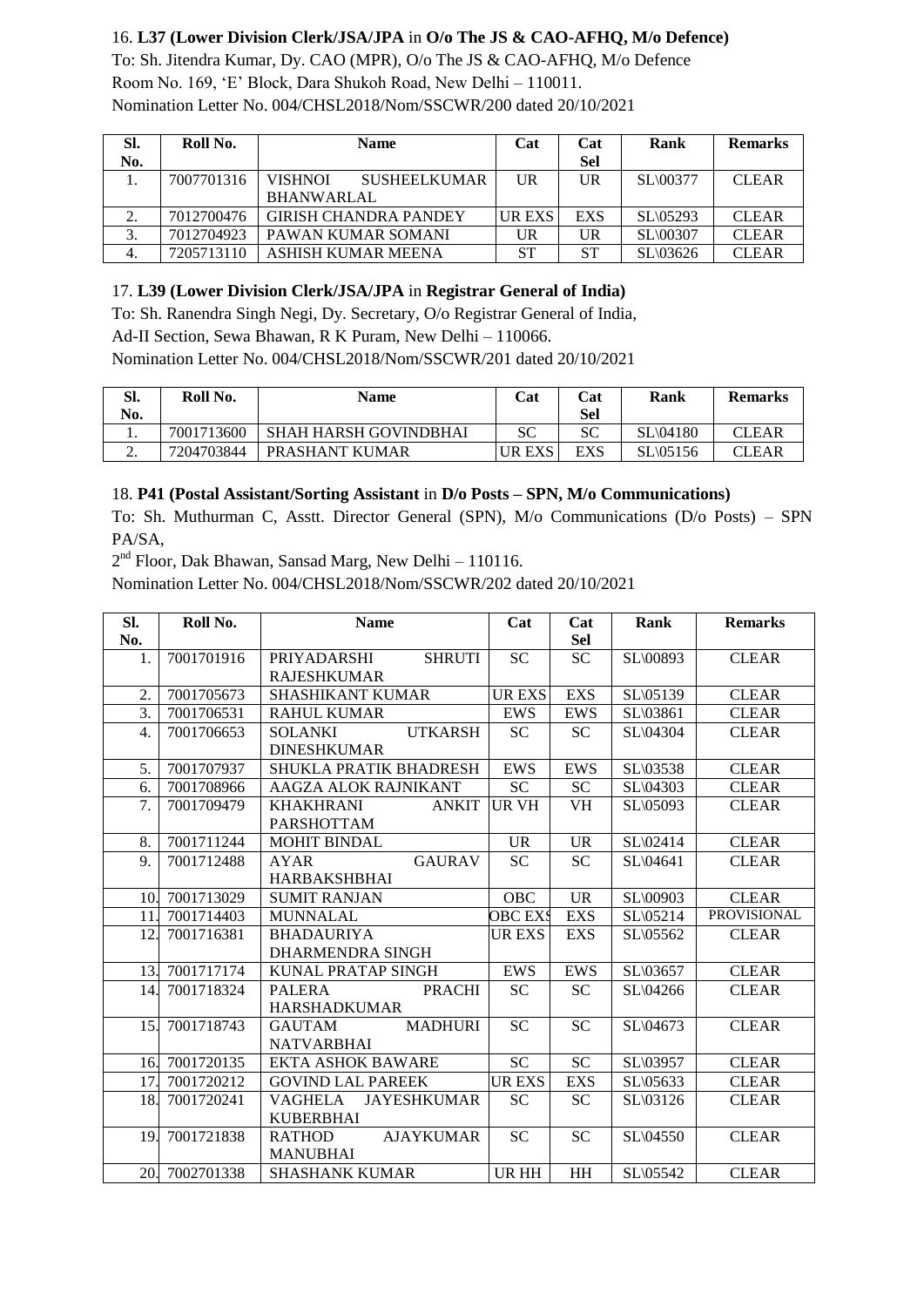| 21. | 7002704595     | <b>SAILENDRA KUMAR</b>               | <b>UR EXS</b>                     | <b>EXS</b>                        | SL\05121  | <b>CLEAR</b>       |
|-----|----------------|--------------------------------------|-----------------------------------|-----------------------------------|-----------|--------------------|
| 22  | 7006700003     | <b>VIDYAKAR MISHRA</b>               | <b>UR EXS</b>                     | <b>EXS</b>                        | SL\05225  | <b>CLEAR</b>       |
| 23. | 7006700689     | <b>AMIT KUMAR SINGH</b>              | <b>UR EXS</b>                     | <b>EXS</b>                        | SL\05236  | <b>CLEAR</b>       |
| 24. | 7006705956     | NISHANT CHANDRA                      | <b>UR</b>                         | <b>UR</b>                         | SL\00962  | <b>CLEAR</b>       |
| 25. | 7006708934     | <b>RAUSHAN KUMAR</b>                 | <b>EWS</b>                        | <b>UR</b>                         | SL\01180  | <b>CLEAR</b>       |
| 26. | 7006712949     | <b>AMIT</b><br><b>SOLANKI</b>        | <b>OBC EXS</b>                    | <b>EXS</b>                        | SL(05601) | <b>CLEAR</b>       |
|     |                | <b>NAVINCHANDRA</b>                  |                                   |                                   |           |                    |
| 27  | 7006713693     | <b>ANKIT KUMAR</b>                   | SC                                | $\ensuremath{\mathsf{UR}}\xspace$ | SL\01606  | <b>CLEAR</b>       |
| 28. | 7006715209     | PRINCE KUMAR                         | OBC                               | <b>OBC</b>                        | SL\03312  | <b>CLEAR</b>       |
| 29. | 7007702501     | PRAVEN GUPTA                         | $\overline{UR}$ HH                | $\mathbf{H} \mathbf{H}$           | SL\05537  | <b>CLEAR</b>       |
| 30. | 7007705162     | <b>VIKRAM VERMA</b>                  | OBC                               | <b>UR</b>                         | SL\02660  | <b>CLEAR</b>       |
| 31. | 7007705553     | <b>ABBAS</b><br><b>SENDHI</b>        | <b>UR</b>                         | <b>UR</b>                         | SL\01220  | <b>CLEAR</b>       |
|     |                | <b>KHOZEMBHAI</b>                    |                                   |                                   |           |                    |
| 32. | 7007707212     | PANDEY PANKAJ KUMAR                  | $\ensuremath{\mathsf{UR}}\xspace$ | $\ensuremath{\mathsf{UR}}\xspace$ | SL\02133  | <b>CLEAR</b>       |
| 33. | 7007707679     | <b>ALWIN</b>                         | <b>SC</b>                         | ${\rm SC}$                        | SL\04596  | <b>CLEAR</b>       |
| 34. | 7012704144     | SINGH MAHESH KUMAR                   | <b>UREXS</b>                      | <b>EXS</b>                        | SL\05136  | <b>CLEAR</b>       |
| 35. | 7012704149     | <b>ASHUTOSH PAL</b>                  | OBC                               | <b>UR</b>                         | SL\00937  | <b>CLEAR</b>       |
| 36. | 7201712311     | <b>INGLE GAUTAM ARJUN</b>            | ${\rm SC}$                        | ${\rm SC}$                        | SL\04602  | <b>CLEAR</b>       |
| 37. | 7202712019     | ANOOP KUMAR SINGH                    | OBC                               | OBC                               | SL\01628  | <b>CLEAR</b>       |
| 38. | 7202712457     | RANVEER PRAMOD SINGH                 | <b>UR</b>                         | <b>UR</b>                         | SL\00493  | <b>CLEAR</b>       |
|     |                | <b>BHARDWAJ</b>                      |                                   |                                   |           |                    |
|     | 39. 7202712940 | CHANDAN KUMAR MISHRA                 | <b>EWS</b>                        | <b>UR</b>                         | SL\01406  | <b>CLEAR</b>       |
| 40. | 7202720708     | <b>KAMTAMKAR</b><br><b>NISHANT</b>   | <b>ST</b>                         | <b>ST</b>                         | SL\04833  | <b>CLEAR</b>       |
|     |                | <b>RAJESH</b>                        |                                   |                                   |           |                    |
| 41. | 7204700311     | <b>LAKHWINDER SINGH</b>              | <b>UR EXS</b>                     | <b>EXS</b>                        | SL\05290  | <b>CLEAR</b>       |
| 42. | 7204701930     | <b>SUNIL KUMAR</b>                   | <b>OBC EXS</b>                    | <b>EXS</b>                        | SL\05582  | <b>CLEAR</b>       |
| 43. | 7204701949     | <b>OMPRAKASH SINGH</b>               | <b>UR</b>                         | <b>UR</b>                         | SL\01936  | <b>CLEAR</b>       |
|     | 7204703382     | <b>GAURAV GARG</b>                   | <b>EWS</b>                        | <b>EWS</b>                        |           |                    |
| 44. |                |                                      |                                   |                                   | SL\02492  | <b>CLEAR</b>       |
| 45. | 7204707578     | RAJU KUMAR SHARMA                    | <b>UR EXS</b>                     | <b>EXS</b>                        | SL\05428  | <b>CLEAR</b>       |
| 46. | 7204707652     | <b>RAVI KUMAR</b>                    | OBC                               | <b>UR</b>                         | SL\03007  | <b>CLEAR</b>       |
| 47. | 7204713130     | <b>GAUTAM KUMAR</b>                  | <b>UR</b>                         | $\ensuremath{\text{UR}}\xspace$   | SL\00462  | <b>CLEAR</b>       |
| 48. | 7204714281     | TUSHAR BAJIRAO PATIL                 | <b>UR</b>                         | <b>UR</b>                         | SL\00794  | <b>CLEAR</b>       |
| 49. | 7204716895     | <b>GAUTAM KUMAR SAHU</b>             | OBC                               | <b>OBC</b>                        | SL\03489  | <b>CLEAR</b>       |
| 50. | 7204716982     | <b>HARVANSH SHARMA</b>               | OBC                               | <b>UR</b>                         | SL\00865  | <b>CLEAR</b>       |
| 51. | 7204718750     | MD AFROJ ALAM                        | OBC                               | <b>UR</b>                         | SL\02354  | <b>CLEAR</b>       |
| 52. | 7204720594     | <b>ABHILASH MOOND</b>                | OBC                               | <b>UR</b>                         | SL\01646  | <b>CLEAR</b>       |
| 53. | 7204723698     | <b>KHANDAGALE</b><br><b>PRADIP</b>   | <b>UR</b>                         | $\ensuremath{\text{UR}}\xspace$   | SL\01514  | <b>CLEAR</b>       |
|     |                | <b>DHANAJI</b>                       |                                   |                                   |           |                    |
| 54. | 7204724316     | <b>KHONDAPALLI</b><br><b>ARUN</b>    | <b>UR</b>                         | <b>UR</b>                         | SL\00942  | <b>CLEAR</b>       |
|     |                | <b>PRAKASH</b>                       |                                   |                                   |           |                    |
| 55. | 7205700477     | <b>VIKRANT KUMAR</b>                 | <b>UR</b>                         | <b>UR</b>                         | SL\00844  | <b>CLEAR</b>       |
| 56. | 7205704144     | KUNAL MATHUR                         | <b>UR</b>                         | <b>UR</b>                         | SL\02047  | <b>CLEAR</b>       |
| 57. | 7205705141     | PATRE HIRALAL GANESH                 | OBC                               | <b>UR</b>                         | SL\02597  | <b>CLEAR</b>       |
| 58. | 7205711367     | NIMJE JAGDISH HIRADAS                | OBC EXS                           | <b>EXS</b>                        | SL\05547  | <b>CLEAR</b>       |
| 59. | 7205720697     | NARESH KUMAR SACHAN                  | OBC EXS                           | EXS                               | SL\05528  | <b>PROVISIONAL</b> |
| 60. | 7205721698     | <b>SAKHARE</b><br><b>AATISH</b>      | SC                                | <b>SC</b>                         | SL\04611  | <b>CLEAR</b>       |
|     |                | <b>RAJENDRA</b>                      |                                   |                                   |           |                    |
| 61  | 7205722241     | <b>SUKESH</b><br><b>KAMBLE</b>       | <b>SC</b>                         | <b>SC</b>                         | SL\04740  | <b>CLEAR</b>       |
|     |                | <b>MEGHNATH</b>                      |                                   |                                   |           |                    |
| 62. | 7205723691     | <b>BARMATE RUPESH SURESH</b>         | ${\rm SC}$                        | <b>UR</b>                         | SL\02118  | <b>CLEAR</b>       |
| 63. | 7205726355     | <b>SARVESH</b><br><b>DUDHE</b>       | <b>SC</b>                         | <b>SC</b>                         | SL\04749  | <b>CLEAR</b>       |
|     |                | <b>JANARDHAN</b>                     |                                   |                                   |           |                    |
| 64. | 7205727590     | NITESH KUMAR                         | <b>ST</b>                         | <b>ST</b>                         | SL\03448  | <b>CLEAR</b>       |
| 65. | 7205728412     | PRANAY RAJU KAMAT                    | OBC                               | <b>UR</b>                         | SL\01969  | <b>CLEAR</b>       |
| 66. | 7205735605     | <b>PRATIK</b><br><b>CHANDORKAR</b>   | <b>SC</b>                         | SC                                | SL\04170  | <b>CLEAR</b>       |
|     |                | <b>VIJAY</b>                         |                                   |                                   |           |                    |
| 67. | 7207700849     | <b>THAKUR</b><br><b>AMARJITKUMAR</b> | <b>OBC EXS</b>                    | <b>EXS</b>                        | SL\05621  | <b>CLEAR</b>       |
|     |                | <b>MAHINDER</b>                      |                                   |                                   |           |                    |
| 68. | 7207701995     | MOHITE NILESH VIJAY                  | <b>SC</b>                         | HH                                | SL\05499  | <b>CLEAR</b>       |
|     |                |                                      | HH                                |                                   |           |                    |
| 69. | 7207702501     | <b>GOPAL CHOUHAN</b>                 | <b>OBC EXS</b>                    | <b>EXS</b>                        | SL\05292  | <b>CLEAR</b>       |
| 70. | 7207704151     | VISHAL SHARMA                        | <b>UR</b>                         | $\ensuremath{\mathsf{UR}}\xspace$ | SL\00270  | <b>CLEAR</b>       |
| 71. | 7207708282     | NEHA KUMARI                          | EWS                               | <b>UR</b>                         | SL\01132  | <b>CLEAR</b>       |